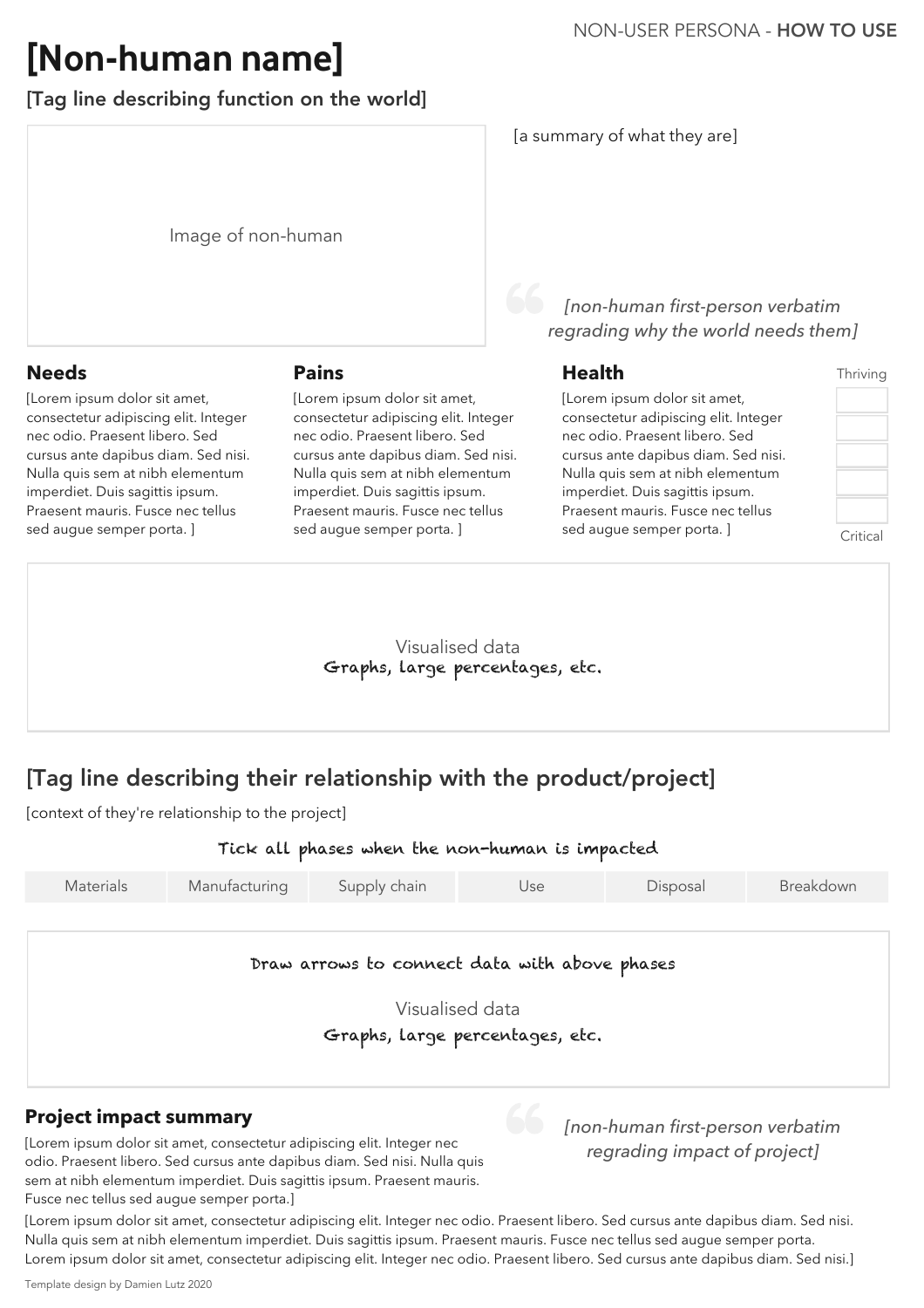#### NON-USER PERSONA



| Needs | Pains | Health | Thriving        |
|-------|-------|--------|-----------------|
|       |       |        |                 |
|       |       |        |                 |
|       |       |        | <i>`</i> ritica |

### **Project Impacts**



|           |               | ,我们也不会有什么。""我们的人,我们也不会有什么?""我们的人,我们也不会有什么?""我们的人,我们也不会有什么?""我们的人,我们也不会有什么?""我们的人 | 的复数人物,但是我们的人物,我们的人物,我们的人物,我们的人物,我们的人物,我们的人物,我们的人物,我们的人物,我们的人物,我们的人物,我们的人物,我们的人物,我 |          |           |
|-----------|---------------|----------------------------------------------------------------------------------|-----------------------------------------------------------------------------------|----------|-----------|
| Materials | Manufacturing | Supply chain                                                                     | Use                                                                               | Disposal | Breakdown |
|           |               |                                                                                  |                                                                                   |          |           |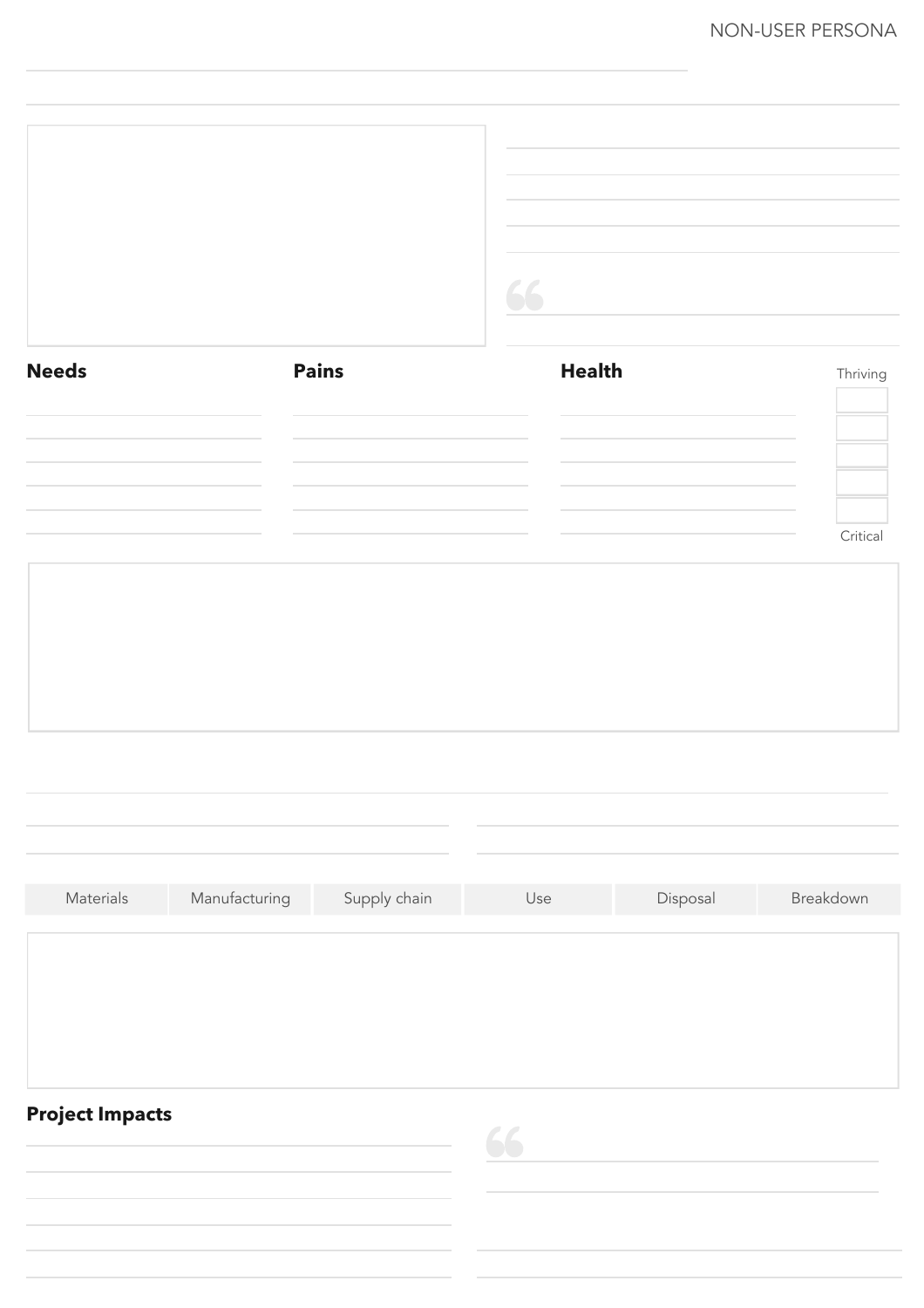Image of non-user

Visualised data Graphs, large percentages, etc.

Visualised data

| Materials | Manufacturing | Supply chain | Jse | Disposal | Breakdown |
|-----------|---------------|--------------|-----|----------|-----------|
|-----------|---------------|--------------|-----|----------|-----------|

# **[Fictional Non-user name] | [Age]** NON-USER PERSONA - HOW TO USE

[Tag line describing what they do in real life]

#### **Needs**

[Lorem ipsum dolor sit amet, consectetur adipiscing elit. Integer nec odio. Praesent libero. Sed cursus ante dapibus diam. Sed nisi. Nulla quis sem at nibh elementum imperdiet. Duis sagittis ipsum. Praesent mauris. Fusce nec tellus sed augue semper porta. ]

#### **Project impact summary**

[Lorem ipsum dolor sit amet, consectetur adipiscing elit. Integer nec odio. Praesent libero. Sed cursus ante dapibus diam. Sed nisi. Nulla quis sem at nibh elementum imperdiet. Duis sagittis ipsum. Praesent mauris. Fusce nec tellus sed augue semper porta.]

[Lorem ipsum dolor sit amet, consectetur adipiscing elit. Integer nec odio. Praesent libero. Sed cursus ante dapibus diam. Sed nisi. Nulla quis sem at nibh elementum imperdiet. Duis sagittis ipsum. Praesent mauris. Fusce nec tellus sed augue semper porta. Lorem ipsum dolor sit amet, consectetur adipiscing elit. Integer nec odio. Praesent libero. Sed cursus ante dapibus diam. Sed nisi.]

#### **Pains**

[Lorem ipsum dolor sit amet, consectetur adipiscing elit. Integer nec odio. Praesent libero. Sed cursus ante dapibus diam. Sed nisi. Nulla quis sem at nibh elementum imperdiet. Duis sagittis ipsum. Praesent mauris. Fusce nec tellus sed augue semper porta. ]

Graphs, large percentages, etc.

Draw arrows to connect data with above phases

[a summary of who they are]

*[non-user first-person verbatim that summarises their persona]*

*[non-human first-person verbatim regrading impact of project]*

[Summary of responsibilities]

#### Tick all phases when the non-human is impacted

# [Tag line describing their relationship with the product/project]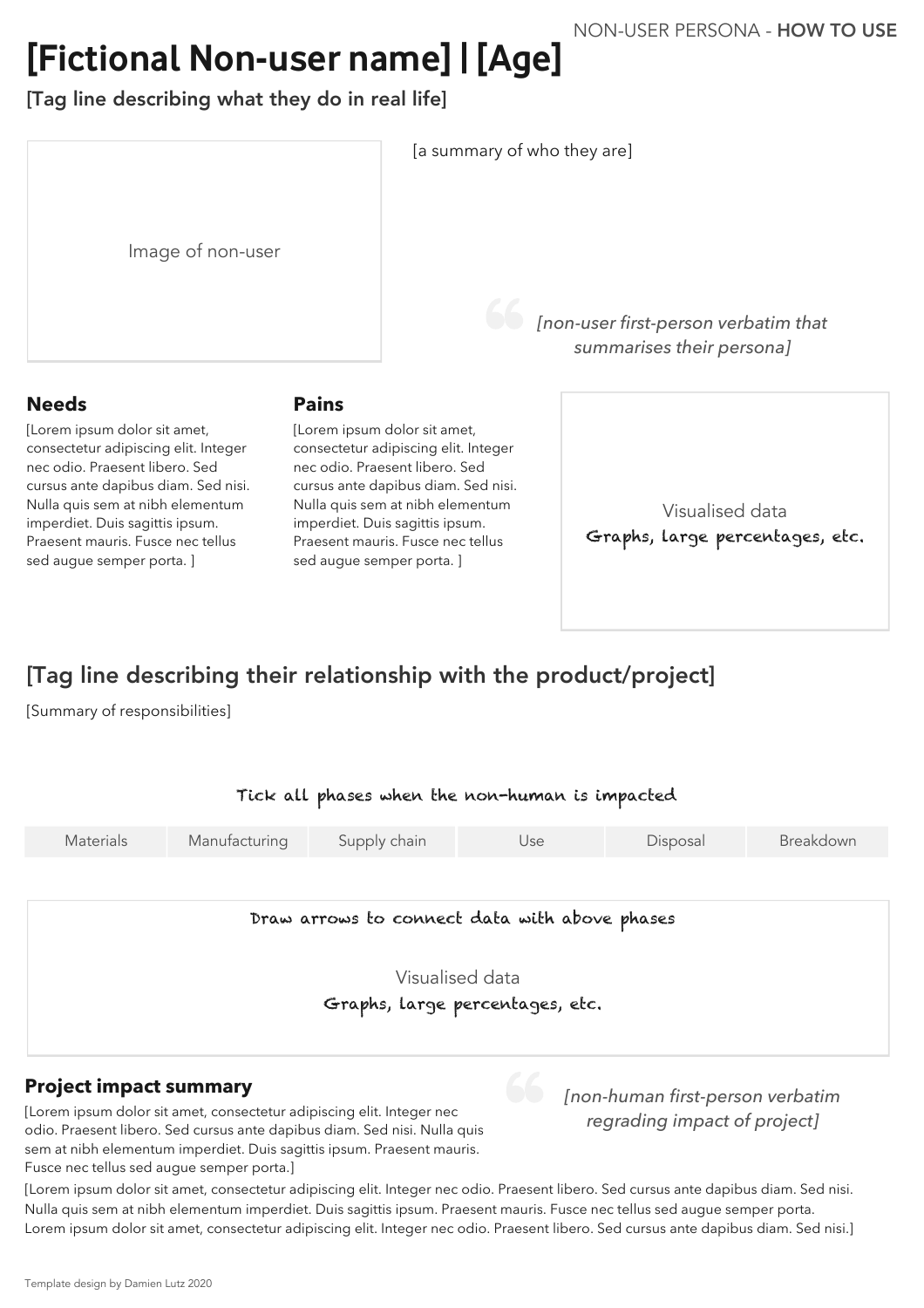| Materials | Manufacturing | Supply chain | Use | Disposal | Breakdown |
|-----------|---------------|--------------|-----|----------|-----------|
|           |               |              |     |          |           |
|           |               |              |     |          |           |
|           |               |              |     |          |           |
|           |               |              |     |          |           |

#### NON-USER PERSONA



and the state of the state of the



| Needs                                                                                                                                                                                                                         | Pains                                                                                                                                                                 |  |
|-------------------------------------------------------------------------------------------------------------------------------------------------------------------------------------------------------------------------------|-----------------------------------------------------------------------------------------------------------------------------------------------------------------------|--|
| ,我们也不会有什么。""我们的人,我们也不会有什么?""我们的人,我们也不会有什么?""我们的人,我们也不会有什么?""我们的人,我们也不会有什么?""我们的人                                                                                                                                              |                                                                                                                                                                       |  |
| the control of the control of the control of the control of the control of the control of the control of the control of the control of the control of the control of the control of the control of the control of the control | ,他们的人都不知道,他们的人都不知道,他们的人都不知道,他们的人都不知道,他们的人都不知道,他们的人都不知道,他们的人都不知道,他们的人都不知道,他们的人都不知道<br>第151章 他们的人都不知道,他们的人都不知道,他们的人都不知道,他们的人都不知道,他们的人都不知道,他们的人都不知道,他们的人都不知道,他们的人都不知道,他们 |  |
|                                                                                                                                                                                                                               |                                                                                                                                                                       |  |
|                                                                                                                                                                                                                               |                                                                                                                                                                       |  |

and the state of the state of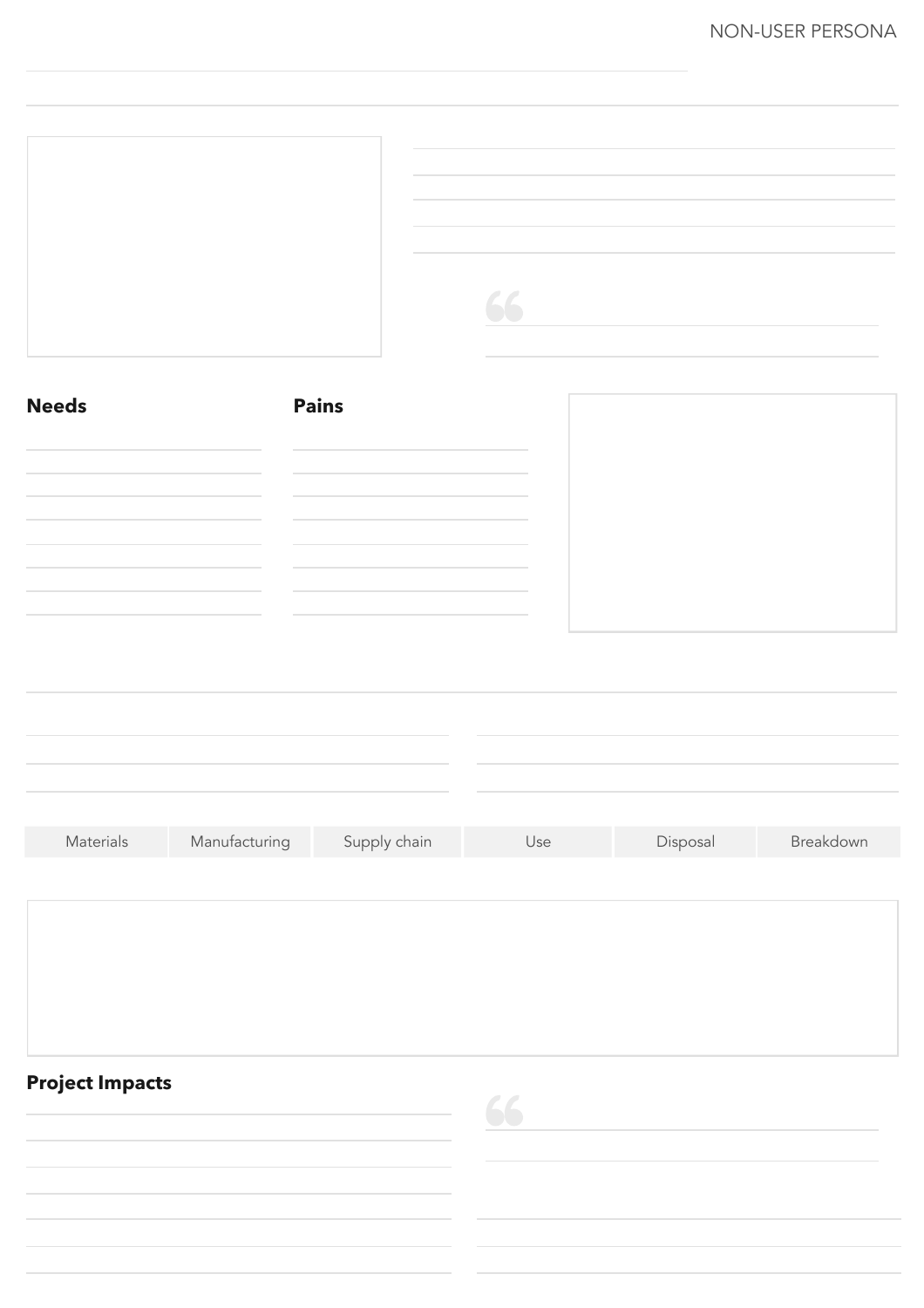#### **Pains from product**

•

•

•

•

•

- -

#### **Needs from product**

 • • • •

•

### **Joys of product**

 • • •

•

•

Visualised data

# **[Fictional User name]**

#### USER PERSONA - HOW TO USE

Template design by Damien Lutz 2020



[Tag line describing their life situation]

# [Tag line describing how the product relates to their life situation]

Graphs, large percentages, etc.

*[User first-person verbatim that summarises their persona]*

# *[User first-person verbatim regrading their relationship with the product]*

[Summary of their life stage]